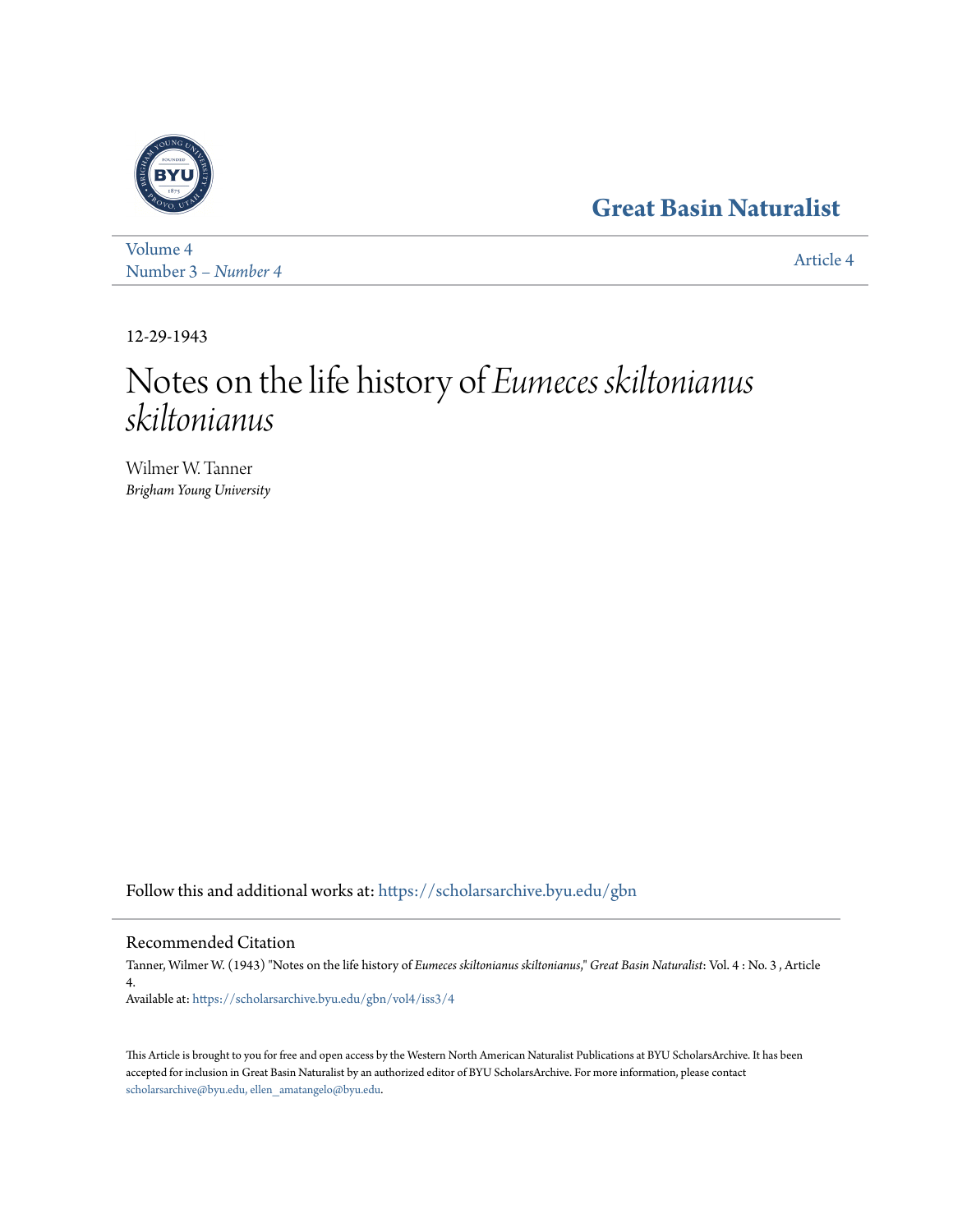## NOTES ON THE LIFE HISTORY OF EUMECES SKILTONIANUS SKILTONIANUS<sup>1</sup>

#### WILMER W. TANNER In charge of Biological Sciences Provo High School

One of the most interesting lizards in Utah is our representative<br>the sincoids. *Eumeces skiltonianus skiltonianus* (B. & G.). This of the sincoids, Eumeces skiltonianus skiltonianus (B. & G.). attractive lizard, with its bright blue tail and the four light body stripes across its dark body, attracts the attention of laymen as well as students. The color pattern is very striking in the young and the adult males. The females are less colorful. I have examined females with hut little blue in their tails, and only faint body markings. This drab color seems to persist during the entire year and is not in any way related to the mating or egg laying period. In my experience during the past summer, the sexes can be readily distinguished by the intensity of the blue color. The brilliant blue tail of the males was always the most noticeable body part. <sup>I</sup> am in agreement with <sup>a</sup> study<sup>2</sup> made recently, suggesting that the tail factor has survival value for this genus.

The following notes on the life history of Skilton's Skink are based on specimens collected and nests observed during the summer of 1939, while the writer was collecting in northwestern Utah county. These specimens are now in the Brigham Young University Herpetological collection.

Other specimens were collected during the early summer of 1941 and 1942. Those taken in the latter year were placed in three cages. Two cages contained two females and one male each ; the third cage contained one pair. Each cage was provided with a thick layer of loose soil mixed with rocks. Two cages were placed under trees in order to provide conditions as near that of the collecting area as possible. The third was kept in the laboratory. In spite of careful feed ing and observation no mating activities were observed in either, nor were there any eggs laid.

Other specimens in the collection, collected from various parts oi the state, Washington. San Juan. Beaver, Millard, San Pete, Summitt,

<sup>1</sup> Contribution No. 107, Department of Zoology and Entomology, Brigham Young Uni-

versity. <sup>2</sup> Jopson, Harry G. M. 1938. Observation on the survival value of the character of the blue tail in Eumeces. Copeia, June 30, 1938, No. 2, pp. 90.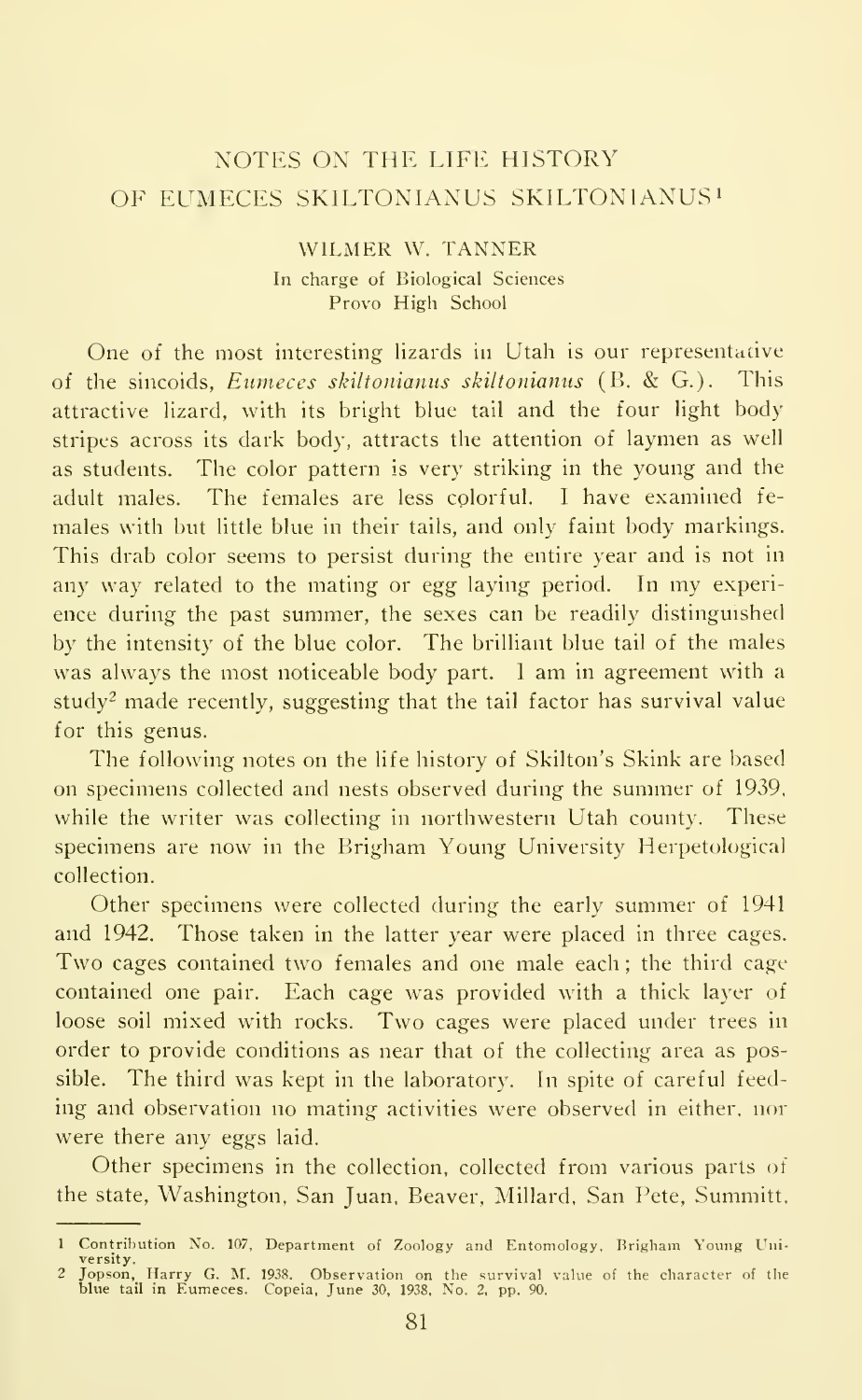and Utah Counties, indicated that this species is quite widely distrib uted over the entire state of Utah.

#### DESCRIPTION OF THE NESTS

Five nests of these hzards were found and placed under observation and study for two weeks, August 2 to August <sup>15</sup> in 1939. The nests were all located on the south side of a small rocky point. The rocks were not excessive in size and were partly shaded by sage, Artemisia tridentata, oak, Quercus gambellii and with a few Utah junipers, Juniperus utahensis scattered through the sage. Only two (2) nests were associated with rocks which were shaded. The others were in the open.

My discovery of these underground dwellings came as <sup>a</sup> great surprise, while turning rocks in search for snakes. My interest was in tensified when <sup>I</sup> found that only a little had been written about the nesting habits of this species. The only reference in the literature referring to the reproduction of this lizard, <sup>I</sup> have been able to find, is one by Dr. John Van Denburgh.<sup>3</sup> Dr. Van Denburgh states: "Mr. Edmund Heller secured the eggs of this lizard at Pacific Grove, California. The five eggs were spherical and of a blackish brown color, with soft flexible shells. They were about the size of a Chipping Sparrow's egg (Spizellasocialis occidentalis). He found them in an open field, among a rock pile, under a flat rock. They were covered with about half an inch of loose earth. The female was found under the rock with them. The date was about June 15, 1898. The eggs were far advanced in incubation, the embryos presenting nearly all the adult characteristic markings, coloration, etc."

Dr. Edward H. Taylor in his extensive report on the genus Eumeces<sup>4</sup> makes but little reference to the habits of Skilton's Skink; his report deals entirely with the taxonomy and distribution of the species. In this respect it is most complete ; in this report <sup>I</sup> am deal ing only with life history notes.

The following notes are presented in the belief that they may be of interest, and a contribution to the present information of our western reptile fauna.

<sup>3</sup> Van Denburgh, John, 1922. Reptiles of the Western United States. Occasional Papers<br>of the California Academy of Sciences. Vol. 1, Lizards. pp. 84.<br>4 Taylor, Edward H., 1935. A Taxanomic Study of the Cosmopolitan Scincoid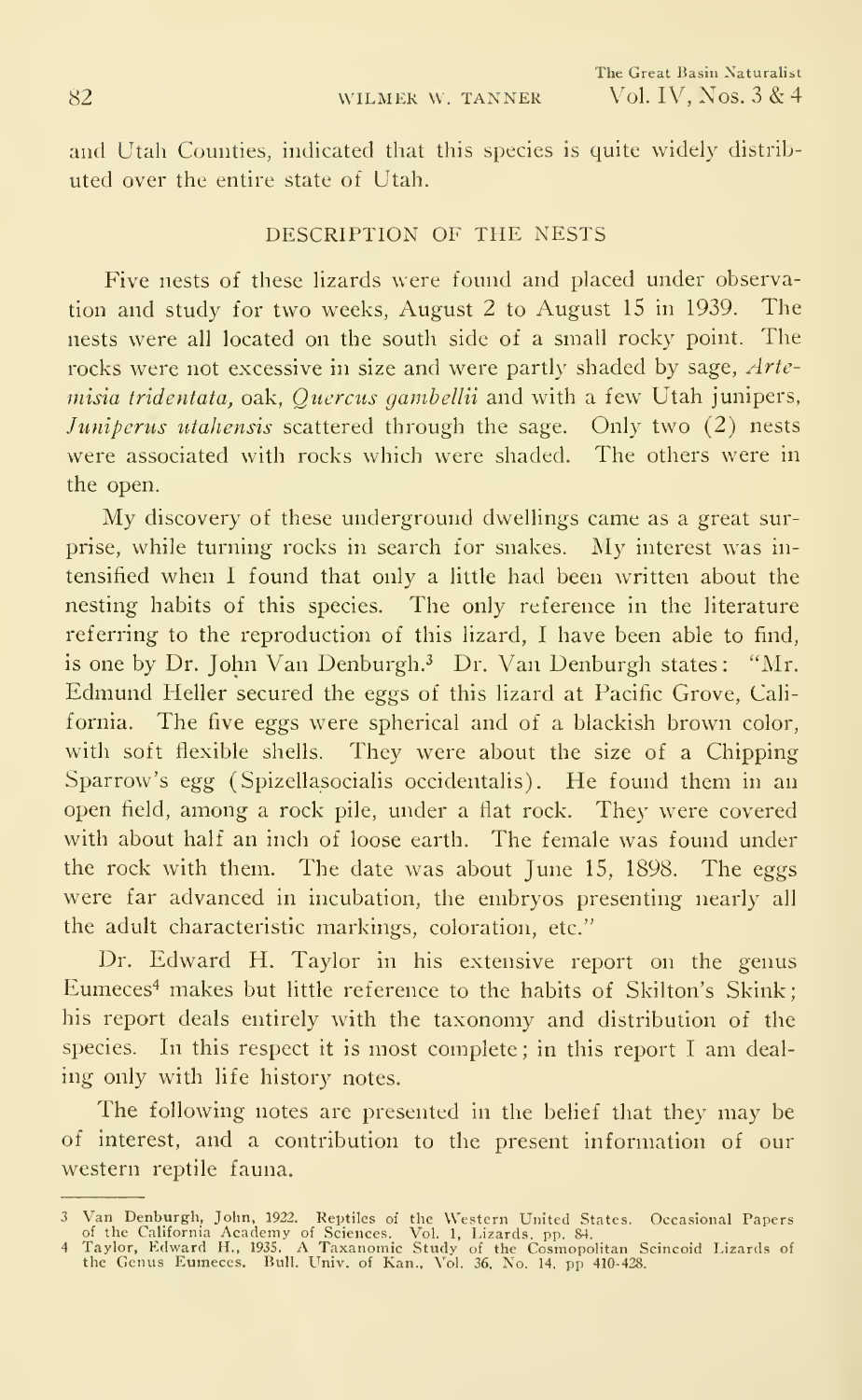#### Nest Number One

The first nest was found  $9\frac{1}{2}$  inches below the surface of the ground and  $3\frac{1}{2}$  inches in the soil from the uphill side of the rock. The small hole leading to the nest was one inch in diameter, while the nest had been rounded out and was  $2\frac{1}{2}$  inches wide. The floor of the nest was covered with loose moist soil. No leaves on debris was present. This nest contained four newly incubated lizards and the adult female. The entire family was collected and preserved. The measurements were taken soon after the lizards were killed. (August 3)

#### Nest Number Two

The second nest was found soon after the first. It was eight inches below the surface of the ground and three inches in the soil from the uphill side of the rock. The hole leading into the nest was  $\frac{5}{8}$  of an inch wide and  $1\frac{1}{2}$  inches high. The nest itself was nearly three inches wide. The nest contained four (4) eggs. They were white and very uniform in size. The eggs measured 15-16 mm. long and 9-10 mm. wide. One side of each egg was slightly distended. The eggs were in the center of the nest, and were not in any sense covered with soil. The soil below them was moist and loose. When the rock was moved the eggs were noticed at once. Before <sup>I</sup> could examine them, the female came from the back of the nest, saw me, and deserted her nest. She was captured and one toe on the right hind foot was clipped off for identification. The female was re turned to her nest, and the eggs left for observation and incubation. (August 3)

#### Nest Number Three

The third nest was found under one of the largest rocks on the hillside. The outside entrance apparently did not go under this rock, but along the side. The entrance tunnel was about 15 inches long. The nest was located in the soil about  $2\frac{1}{2}$  inches above the bottom of the rock and eight (8) inches below the surface. This was the largest nest found; it measured  $3\frac{1}{2}$  inches wide and  $1\frac{1}{2}$  inches high. The nest contained four (4) newly hatched lizards and the female lizard. Soon after the rock was moved the female lizard deserted her nest. No effort was made to capture her, instead rocks were placed around the entrance leading to the eggs: this was done to protect the nest from the loosened soil. <sup>I</sup> then remained a few feet away to observe.

After ten minutes <sup>I</sup> observed her in the oak and sage leaves at the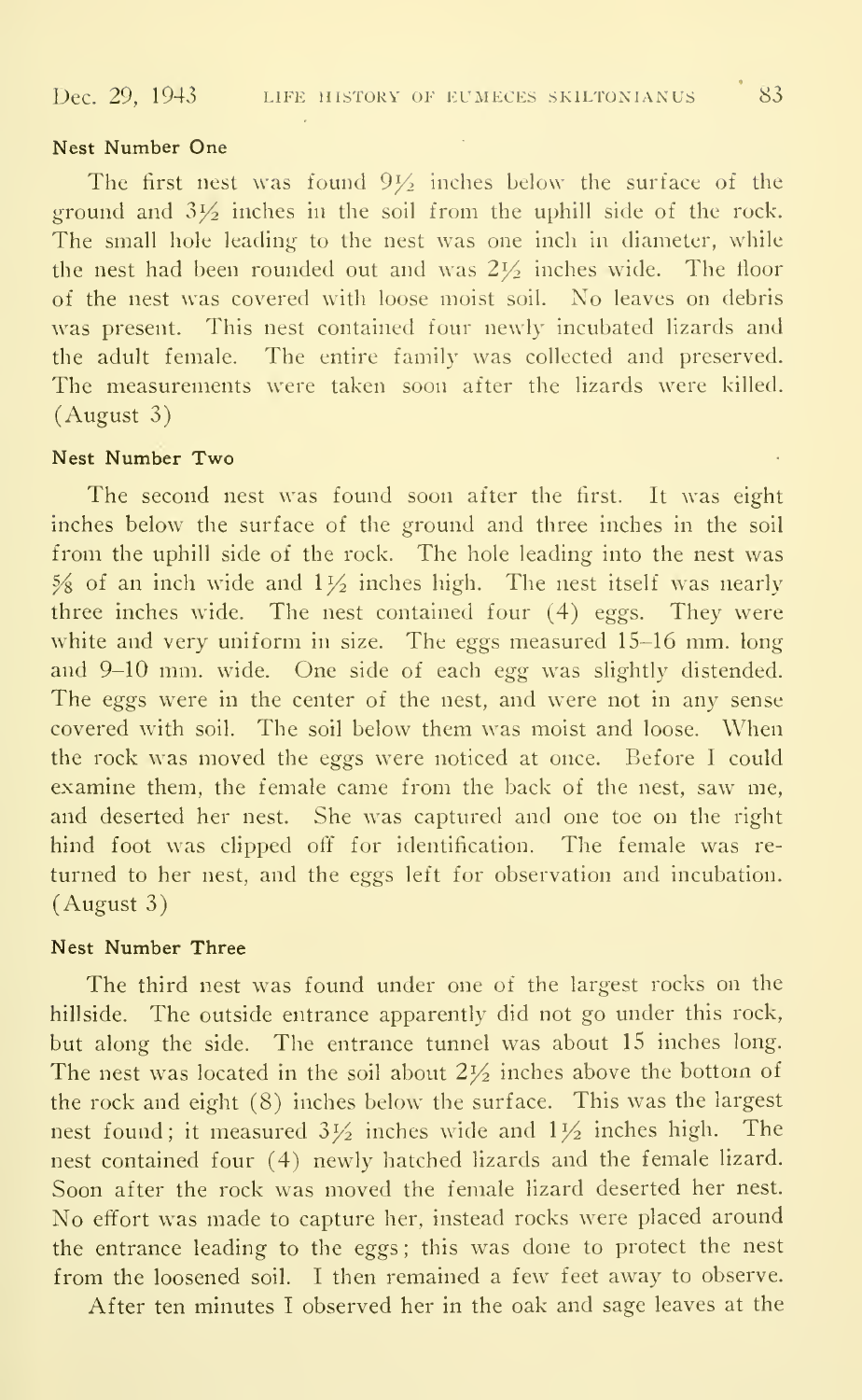edge of the hole by the rock. For several minutes she explored the hole thoroughly, as well as the rock pile which protected her eggs, passing the entrance to the eggs several times. Finally, very cautiously she entered the nest and remained. (August 3)

#### Nest Number Four

Nest number four was found at the edge of a large flattened rock, which was under a sage brush. Upon moving the rock the nest was clearly visible. It contained four (4) eggs. The eggs were in a nest about 3 inches wide and about  $1\frac{1}{2}$  inches high. The entrance to the nest was level with the base of the rock. The nest was not disturbed further that day. (August 3)

#### Nest Number Five

The next morning I found the fifth nest. Of all the nests this one was most difficult to locate. The tunnel was located under a small rock and between two other rocks. These were moved and the tunnel was found under still another rock, at the back of which two (2) eggs and the female guardian were found. The nest was ten inches below the surface. It was small, being only 2 inches wide and <sup>1</sup> inch high. No attempt was made to capture the female at this time.

The nests were all found within a short distance of each other. The extreme distance being 200 feet. It is interesting to find that a female was found in each of the five nests.

#### THE EGGS AND YOUNG LIZARDS

In this study ten eggs and eight young lizards were observed. The eggs were uniformly white in color and all were uniform in size (15-16 mm. long and 9-10 mm. wide). From <sup>a</sup> short distance away they appeared as sparrow eggs. At the time of discovery none of the eggs were covered, not even in part, but were lying on the floor of the nest not more than <sup>a</sup> fourth of an inch apart. The day after my dis covery of nest number two (2) an egg was removed from it in order to observe the extent of incubation. The young embryo was well formed and measured 57 mm. The other eggs from this nest hatched August 14, eleven days after they were discovered. The largest speci men measured 69 mm.

In locating nest number five (5) one of the eggs was injured. This egg was opened and studied. The embryo in it was alive and measured 62 mm., total length, and 34 mm., tail length. The second egg hatched four days later, August 8, and measured 66 mm. in length. From my study of the embryos from nests two and five it appears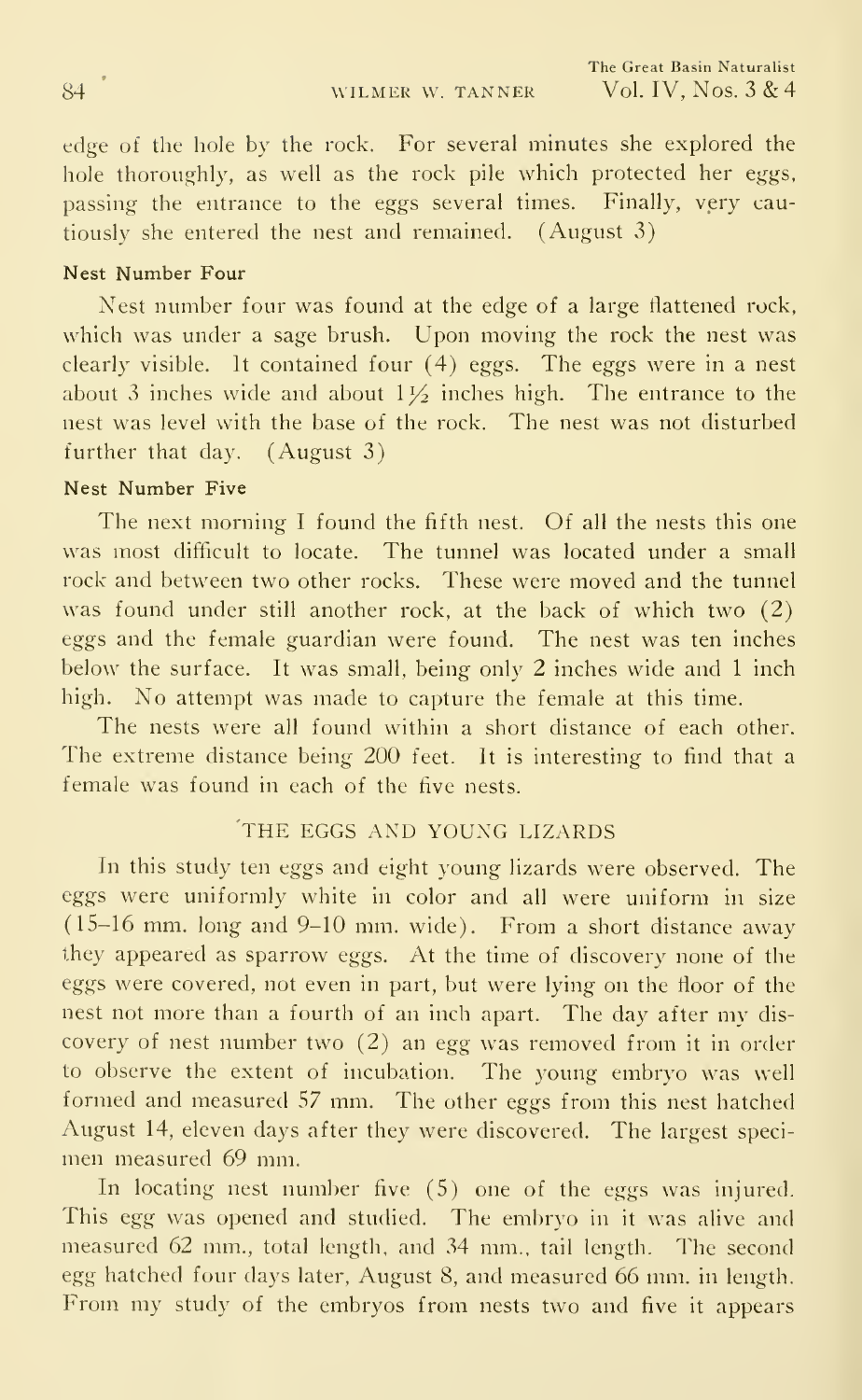that for the last few weeks the embryo develops at the rate of about one mm. per day. The other eggs were observed while hatching, and in each nest (2 and 4) the eggs all hatched within a few hours of each other. Example: Nest four was observed at 2:30 p.m., August 13. One egg was hatching. At 10 p. m. all eggs had completed their hatching.

The young lizards taken from nest one (1) had, from all appearances, just completed hatching a few hours before they were collected. Their measurements were almost identical with those hatched later. Nest three (3) was left for observation. No measurements were taken since they appeared identical with those in nest one  $(1)$ . After observing this nest for several days the "family" suddenly dis appeared. <sup>I</sup> searched relentlessly in the hope of finding them under a nearby rock. After working a radius of 43 feet from the nest a small garter snake Thamnophis o. vagrans B. & G. was collected. After examining it, it was found to have just eaten a meal of four (4) young lizards, two of which had not been digested. They were  $4$  to  $5$  mm. longer than the average newly incubated lizard. Whether they were from another nest or from the one under observation is not known. It is my opinion they represent <sup>a</sup> new family.

During my spring collecting, <sup>a</sup> young skink was collected about three miles from the nesting area described above. This lizard was collected May 15, 1939 and measured 90 mm. long. In appearance this lizard is the same as those observed in August. From my findings it appears that Eumeces s. skiltanianus in Utah "nests," mostly if not entirely, from the first of July until late August.

#### INTERESTING HABITS

During the study of this species only rarely were specimens observed out feeding or moving from one place to another. Most speci mens observed were seen only after they had been molested by turning rocks. On one occasion two specimens were observed in <sup>a</sup> small opening among the oak brush. Upon approaching too close, both hurried into the loose dry oak leaves. As they moved across the opening their blue tails were vigorously wiggled, as if to attract one's attention. This tail wiggling was observed in all specimens, even the young lizards exhibited it.

One morning while observing in the nesting area, one of the fe males was seen a short distance from her nest. Her movements through the leaves and rocks were slow and with a jerky motion. Her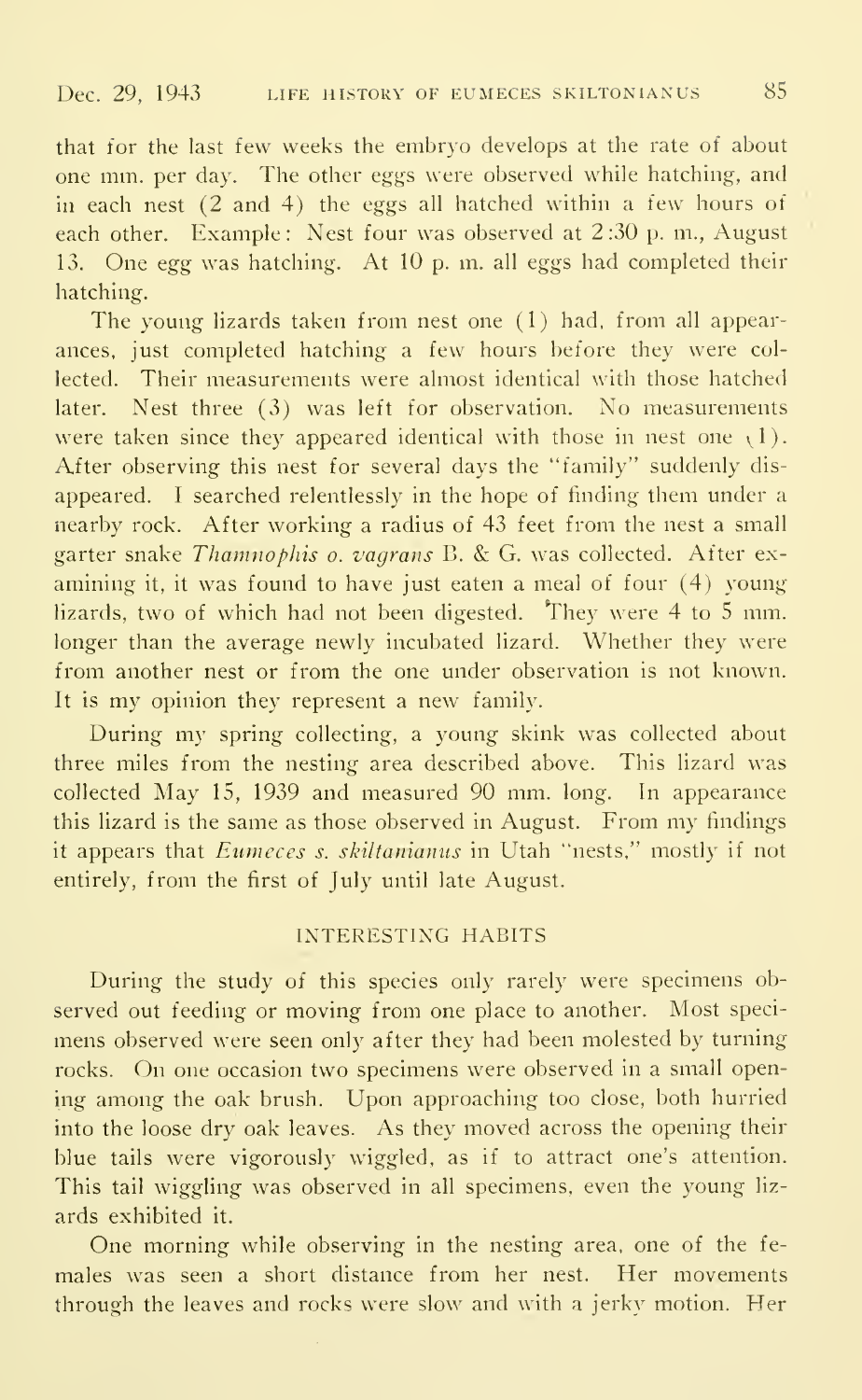ability to creep over and through the dry leaves without making a noise was amazing. The fact that these forms are very secretive in their habits explains in part why more were not seen. Their movements and habitats must also be regarded as an important factor.

The most interesting habits observed were those associated with the "nesting" females. As stated above, all nests were cared for by a guardian; this term has been applied to the female since in every instance she was present at the nest. In some cases the area around the nests was completely changed due to the turning of the rocks. In spite of these changes the guardian was undaunted in her efforts to remain with the eggs or the young. For a few days it appeared as though nest No. 2 had been deserted, but after 6 days she was again on duty. Of the five (5) nests observed only one lizard made any attempt to remain with the nest while it was being uncovered and in vestigated. This lizard, in nest 4, was a real guardian. Each day she appeared in front of her eggs and attacked any object thrust into the entrance. On August 4, with the aid of a small stick, an attempt was made to remove one of the eggs for examination. No sooner had the egg been touched than she attacked the stick, biting it and holidng on tenatiously. In removing the stick she was pulled with it to the mouth of the entrance. Here she released her hold and returned to the nest. A second attempt resulted in the same activities. No other lizard showed so much concern about her nest. Each day as the nest was visited she would engage in the same defense of her eggs.

On August 10, the eggs from nest <sup>2</sup> and 4 were collected. In col lecting them a small stick was used to roll the eggs out of the hole. As before the stick was attacked several times by the female in nest 4 before the eggs could be rolled toward the entrance of the nest. In nest 4, while the first egg was being rolled, the guardian followed close behind. As it neared the entrance, she seized the egg, after bit ing it several times she released it. In this encounter the egg had been ruptured slightly. The female lizard made no attempt to escape, but remained with the egg until she was collected.

In locating the nests a certain amount of disturbance of the soil at the nest entrance was unavoidable; this resulted in the guardian moving the eggs in and extending the nests. In nests Nos. 4 and <sup>5</sup> the females nearly filled up the entrance to the nests with soil and moved the eggs several inches farther in from the entrance.

It was interesting to note the large number of males uncovered in the nesting area. Most of them were found under rocks, but several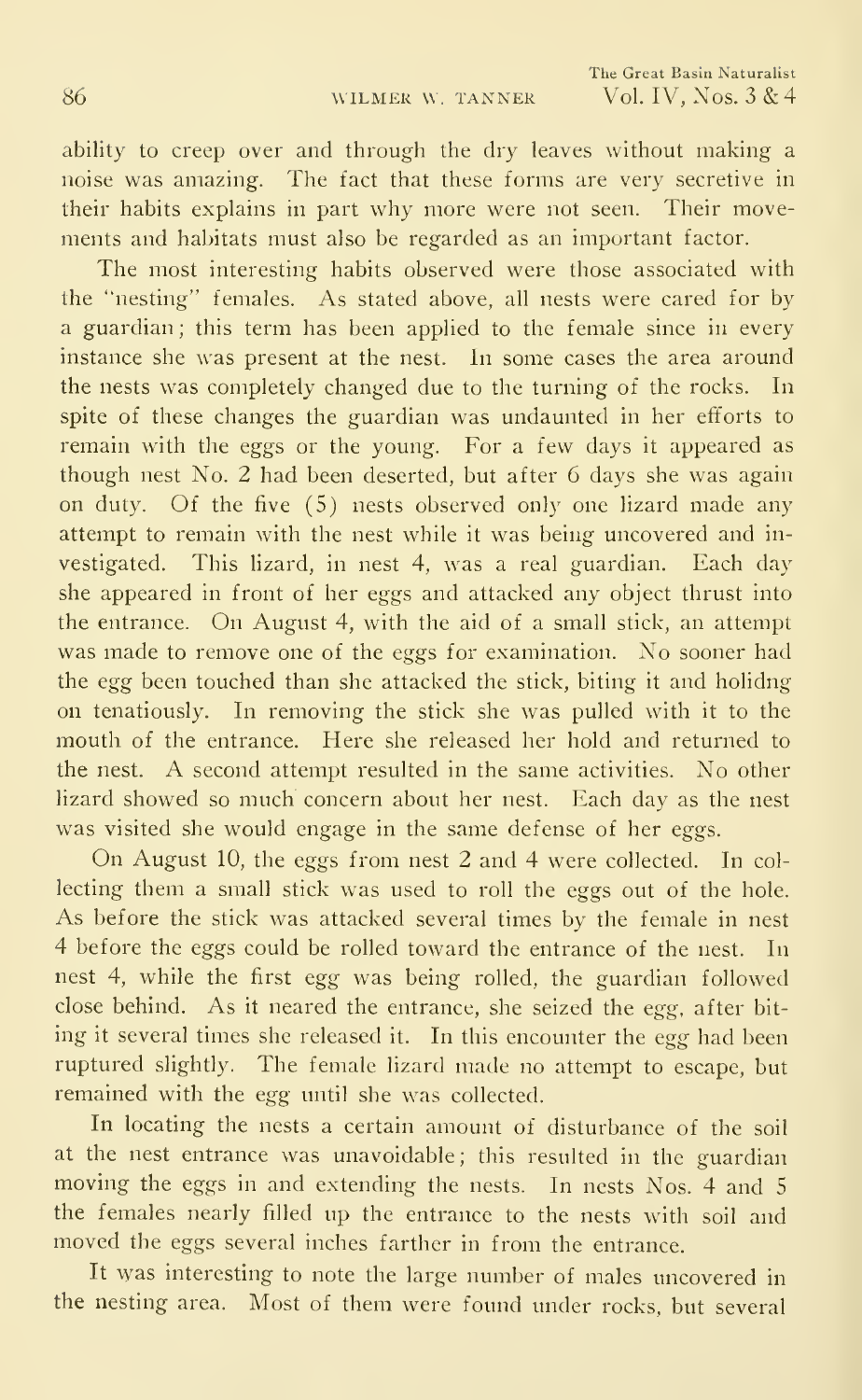were found at the end of small tunnels leading 10 to 15 inches under ground. From my observations it appears that the males have underground tunnels much the same as those of the females but without an enlarged nest.

#### FEEDING HABITS

A number of writers have referred to this species as an insect feeder  $(3)$   $(4)$ . Dr. Woodbury<sup>5</sup> observed them "feeding on flies." During this study at no time was it my good fortune to observe them feeding. An attempt to observe feeding was made while they were in captivity but without success ; although it is certain that feeding did occur because the insects, grasshoppers, flies, etc.. disappeared. A study of the stomach contents of six specimens reveals, at least in part, the types of invertebrates preyed upon by these lizards. Much of the food was of those forms commonly found under rocks and leaves (moths, beetles, crickets, and grasshopper remains were observed in the stomach contents). This may explain why open feeding was not observed in the nesting area.

An attempt to further study the life history of these lizards has failed to produce any information pertaining to the date of egg laying, mating or other desirable data. The study will continue in the hope that a more complete story may be told at <sup>a</sup> later date.

In order to provide a basis for comparing juvenile and adult speciments. a table of measurements and scale counts is included of those taken in the nesting area.

#### **SUMMARY**

1. In this paper the life history of Skilton's Skink, Eumeces s. skiltonianus (B. & G.) is discussed.

2. The lizards were found to have under ground "nests," in which the eggs were laid and protected by the females, until the young lizards were hatched, and were able to care for themselves.

3. The female lizard did not readily desert her nest.

4. The food habits were apparently quite secretive. The food consisted of insects.

5. A table of measurements reveals the size of these forms at the time of hatching and at adulthood.

<sup>5</sup> Woodbury Angus M., 1931. A Descriptive Catalog of the Reptiles of Utah. Bull. Univ.<br>of Utah, Vol. 21, No. 5, pp. 59-61.